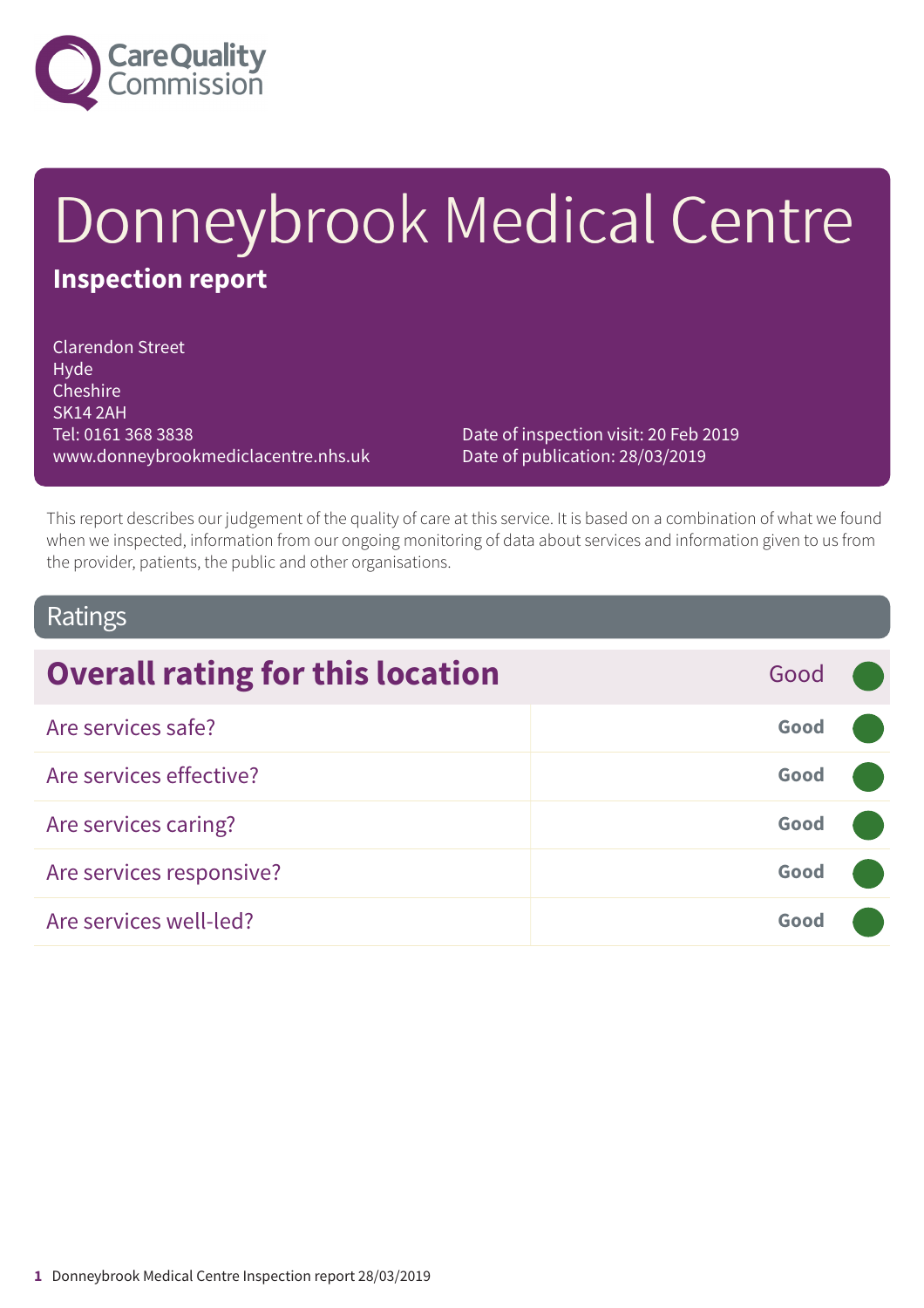## Overall summary

We carried out an announced comprehensive inspection at Donneybrook Medical Centre on 20 February 2019 as part of our inspection programme.

We based our judgement of the quality of care at this service on a combination of:

- what we found when we inspected
- information from our ongoing monitoring of data about services and
- information from the provider, patients, the public and other organisations.

#### **We have rated this practice as good overall and good for all population groups.**

We found that:

- The practice provided care in a way that kept patients safe and protected them from avoidable harm.
- Patients received effective care and treatment that met their needs.
- Staff dealt with patients with kindness and respect and involved them in decisions about their care.
- The practice organised and delivered services to meet patients' needs. Patients could access care and treatment in a timely way.
- The way the practice was led and managed promoted the delivery of high-quality, person-centre care.

Whilst we found no breaches of regulations, the provider **should**:

- Monitor patient experience of confidentiality at reception.
- Look to carry out annual minor surgery audits.
- Ensure work is carried out to replace window blinds which do not meet current safety standards.

#### **Details of our findings and the evidence supporting our ratings are set out in the evidence tables.**

**Professor Steve Field** CBE FRCP FFPH FRCGPChief Inspector of General Practice